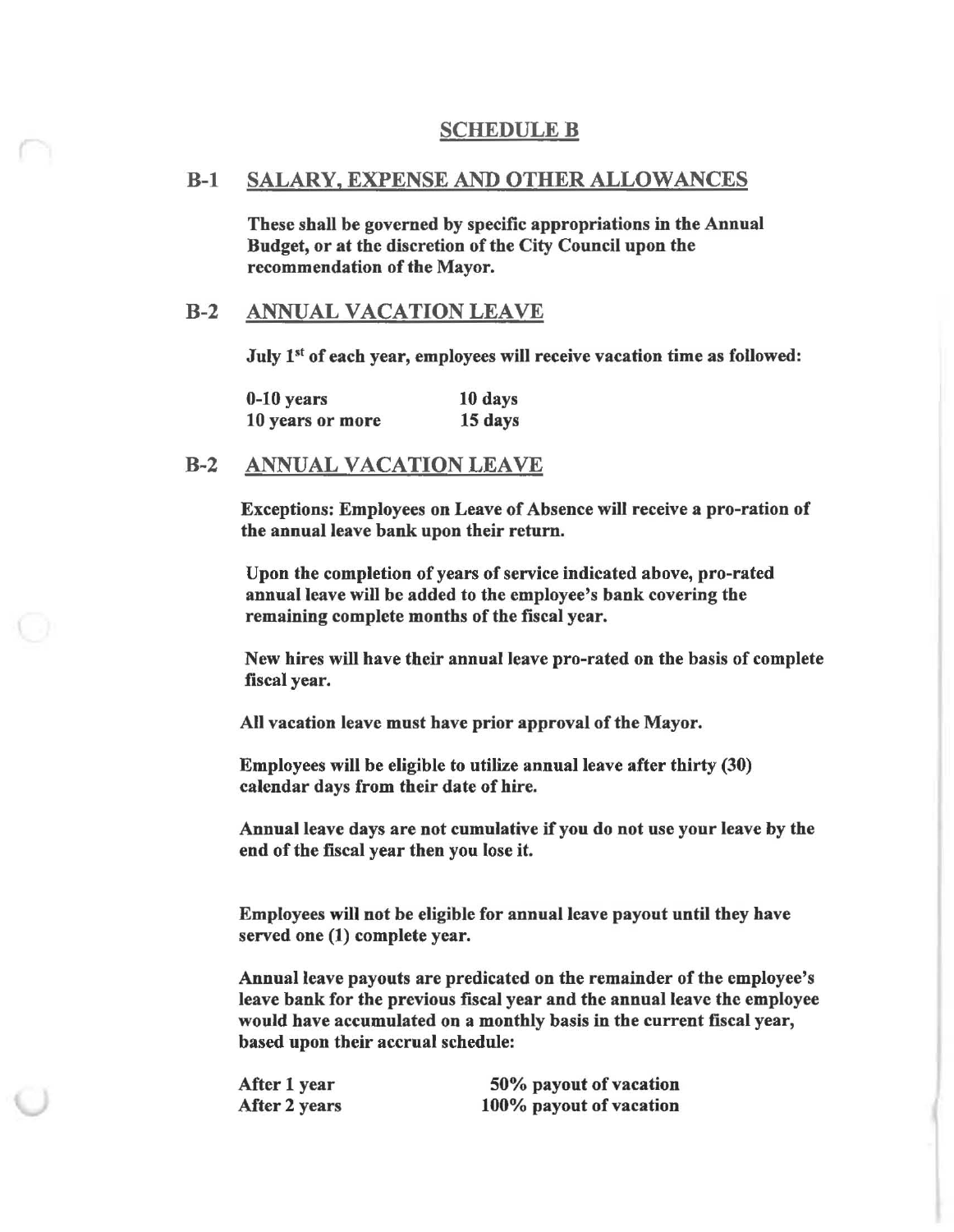Employees paid for at least 18 work days in the month of separation will receive credit for that month for the purpose of payout.

Annual leave payouts are at one hundred percent (100%) of the employee's current salary upon separation (after two (2) years), retirement, or death.

An employee who is granted a leave of absence without pay who is entitled to use annual leave, shall have the option of:

Using accumulated annual leave prior to the commencement of the leave of absence without pay, or, having accumulated annual leave frozen as of the commencement of the leave without pay. If the employee does not return to work after the termination of the leave, then any accumulated leave time shall be paid at the employee's rate in effect at the beginning of the leave.

### B-3 PAID HOLIDAYS (14)

New Year's Eve New Year's Day Martin Luther King's Birthday Good Friday Memorial Day Independence Day Labor Day Veterans Day

Thanksgiving Day Day after Thanksgiving Christmas Eve Christmas Day Employee's Birthday One Floating Holiday may be taken, upon request, with the approval of the Supervisor.

#### B-4 SICK LEAVE

July 1 of each year six (6) sick days will be added to the employee's bank. Employees hired during the year will have this time pro-rated.

Employees will be eligible to utilize sick leave after thirty (30) calendar days from their date of hire.

Employees on Leave of Absence will receive a pro-ration of the sick leave bank upon their return.

Unused sick will be accumulative.

There will be no sick leave payout.

The City adheres to FMLA guidelines.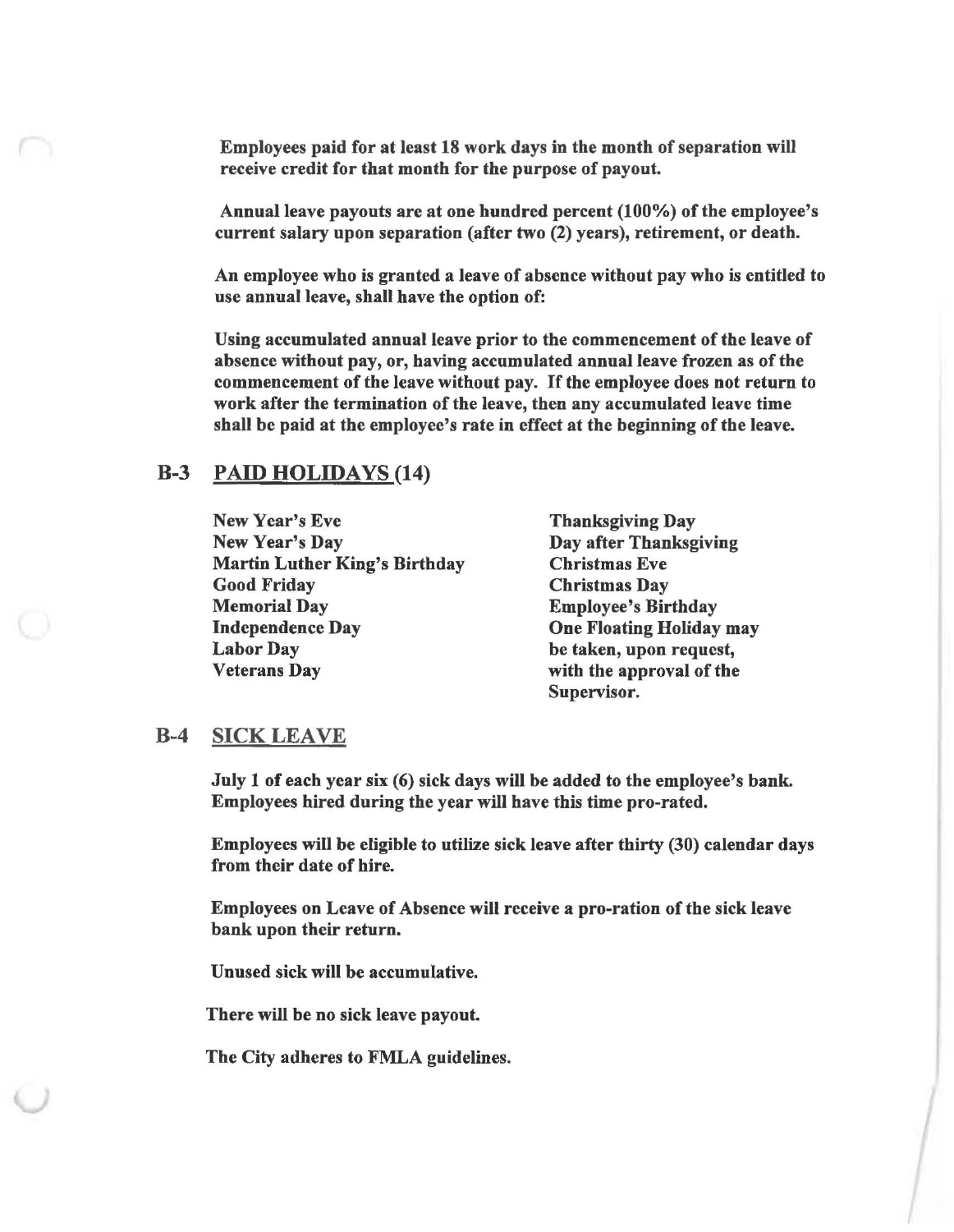#### B-5 PERSONAL LEAVE

Four (4) days per year – not related to sick leave use and not cumulative. All use shall be with approval of the Mayor.

#### B-6 EMERGENCYIFUNERAL LEAVE

In case of serious illness in the immediate family, emergency leave may be granted by the Mayor. Immediate family shall include wife, husband, child, brother, sister, parent, parent-in-law and grandparents.

In case of a death in the immediate family, upon approval from the Mayor, leave may be granted to a department head. Immediate family is defined as wife, husband, child, brother, sister, parent, parent-in-law, grandparents, sister-in-law and brother-in-law.

If death occurs to other relatives of a department head and/or if there are other emergencies not stated above, leave may be granted and chargeable to accumulated sick leave.

Emergency and funeral leave together shall not exceed ten (10) days per year.

### B-7 UNPAID LEAVE OF ABSENCE

With the approval of the Mayor unpaid leave may be granted in three month increments not to exceed eighteen (18) months.

### B-8 DEFERRED COMPENSATION

All employees will be eligible to participate in a 457 Plan. Vacation payout may be added to this plan.

#### B-9 MATERNITY LEAVE

The City will follow FMLA guidelines. Employees are eligible for the same unpaid leave as other employees i.e. three (3) month increments, not to exceed eighteen (18) months.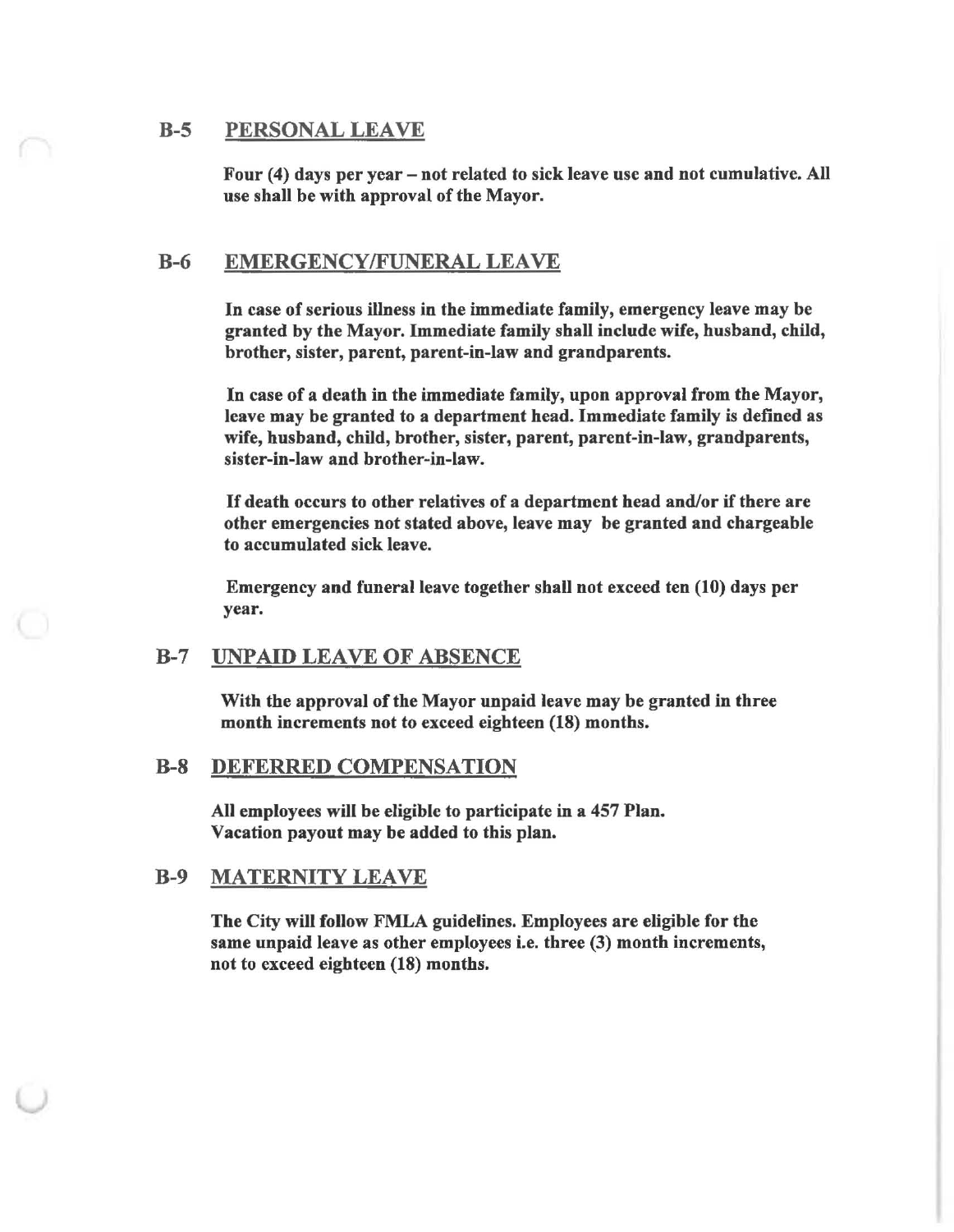### B-10 INSURANCE

Health  $-$  Opting out  $-$  <sup>1</sup>/<sub>2</sub> cost of single person Dependent children

Vision - Employee pays premium

Dental-The City will pay up to \$150.00 per year.

- Life -The nearest one thousand dollars (\$1,000.00) of their base salary with a minimum of \$20,000.
- LTD Upon request, City will cover employee with insurance for 60% of base salary. The employee will pay 50% of the premium. Maximum of \$5,000.
- STD Upon request, City will cover employee with insurance for a weekly benefit of 60% if salary up to a maximum of \$350.00. The employee will pay 50% of the premium.

No coordination of coverage, your coverage or spouse coverage. Upon retirement, stipend to stay off health care.

# B-ll SEVERANCE PAY (Subject to the Mayor's approval)

If the employee's services are terminated involuntarily (for other than retirement or unlawful conduct), the employee shall be paid severance pay as follows: For services...

| A.             | Up to two years:     | Two weeks pay.             |
|----------------|----------------------|----------------------------|
| В.             | Up to five years:    | Four weeks pay.            |
| $\mathbf{C}$ . | Up to ten years:     | Eight weeks pay.           |
| D.             | More than ten years: | Twelve weeks pay or 50% of |
|                |                      | accumulated sick leave,    |
|                |                      | whichever is greater.      |

### B-12 PHYSICAL EXAMINATION

Upon the employee's request, the City will provide an annual physical by such clinic or physician as shall be designated by the Mayor. If the employee elects to have the physical at another facility, the City will pay no more than the amount at the designated facility.